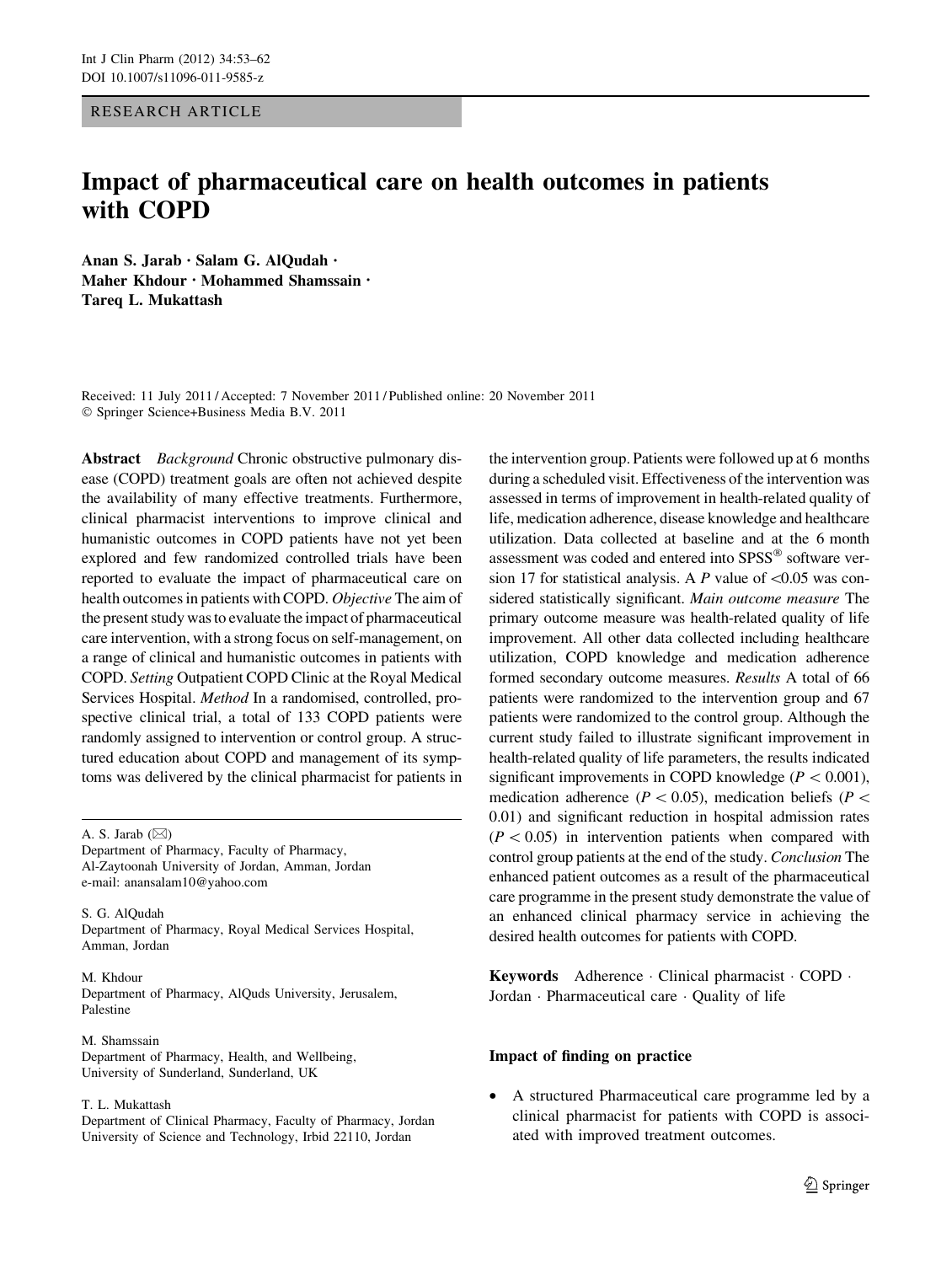• There is a growing need to implement a comprehensive clinical pharmacy service for the purpose of achieving the desired health outcomes for patients with COPD.

# Introduction

Chronic obstructive pulmonary disease (COPD) is primarily characterized by airflow limitation that is usually progressive and associated with abnormal inflammatory response of the lungs to noxious particles in addition to loss of lung elasticity or emphysema [\[1](#page-7-0), [2\]](#page-7-0). Symptoms associated with COPD usually include cough, sputum production and shortness of breath associated with airflow obstruction. Besides smoking, other factors such as  $alpha_{1-}$ antitrypsin deficiency, prolonged exposure to environmental pollutants and recurrent respiratory infections during childhood may precipitate COPD [[3\]](#page-8-0).

Currently, COPD causes approximately 2.7 million deaths annually and it is expected to be the third leading cause of death by disease worldwide by 2020 if successful strategies are not implemented to prevent it  $[1, 4-7]$  $[1, 4-7]$  $[1, 4-7]$ . It has been estimated that the annual death rate from the COPD exceeds death rates from lung cancer and breast cancer combined [\[8](#page-8-0), [9\]](#page-8-0).

Smoking has been defined as the leading cause of COPD and attributed to approximately 85–90% of all cases of COPD [[3\]](#page-8-0). It has been estimated that the number of tobacco deaths will reach more than 8 million people worldwide per year by the year 2030, with 80% of these premature deaths occurring in low- and middle income developing countries including Jordan [\[10](#page-8-0)]. In a national survey conducted by the Jordanian Ministry of Health, the prevalence of cigarette use among adult males was estimated to be 43% in 2004. This figure increased to 62.7% in 2007 [[11–13\]](#page-8-0). Beside smoking prevalence, the lack of knowledge of COPD among general population and the fact that management of this illness remains suboptimal, COPD is rapidly becoming one of the most challenging health problems worldwide that is particularly important in developing countries including Jordan.

Management of COPD is complex, with patients needing to perform self-management process which requires challenging behavioural and lifestyle changes such as smoking cessation, proper use of inhalation technique, adherence to exercise therapy along with optimal medication adherence [\[14](#page-8-0)]. Multiple co-morbidities are common among patients with COPD and they are often prescribed complex medication regimens to be administered by multiple routes for both respiratory and non respiratory conditions. All these factors predispose patients to risk of nonadherence which is considered the major reason behind emergency hospitalisation among COPD patients. Frequent hospital admissions due to acute exacerbation of airways disease have been found to have a negative impact on the quality of life of COPD patients, which is considered a vital issue to be targeted when implementing different interventions for patients with COPD [[15–17](#page-8-0)].

Pharmacists can contribute to the care of all patients with COPD via implementing interventions that focus on patient education about disease, prescribed medications and proper use of inhalation technique in addition to ongoing assessments of patients' willingness to adhere to treatment recommendations and to stop smoking and referring patients to smoking cessation programs when necessary [\[18](#page-8-0)]. To the best of our knowledge, this is the first research that investigates via a randomized, controlled, clinical trial the impact of pharmaceutical care on COPD patients, not only in Jordan, but within all the Middle Eastern countries.

#### Aim of the study

The aim of the present study was therefore to evaluate the impact of pharmaceutical care programme, with a strong emphasis on self-management, on clinical and humanistic outcomes in outpatients with COPD.

# Method

## Study design and subjects

The effectiveness of the pharmaceutical care intervention was assessed through a randomised, controlled, prospective clinical trial with a 6 month follow-up. Study subjects were COPD patients attending an outpatient clinic at the Royal Medical Services Hospital in Jordan. The study received ethical approval of the Institutional Review Board, King Hussein Hospital, Royal Medical Services, Jordan. Patients had to meet the following inclusion criteria in order to take part in the clinical trial: patients only attend the outpatient COPD clinic at the Royal Medical Services, confirmed diagnosis of COPD by the hospital consultant for at least 1 year, over 35 years old, having a forced expiratory volume in 1 s  $(FEV_1)$  of 30–80% of the predicted normal value and hospital consultant agreement that the patient is suitable for entering the trial. Patients were excluded from the study if they had moderate to severe learning difficulties, mobility problems, confusion, disorientation or terminal illness, congestive heart failure or if they attended a pulmonary rehabilitation programme or had consulted a pulmonary nurse or clinical pharmacist in the last 6 months. During an outpatient clinic visit, eligible patients were informed verbally about the study by the research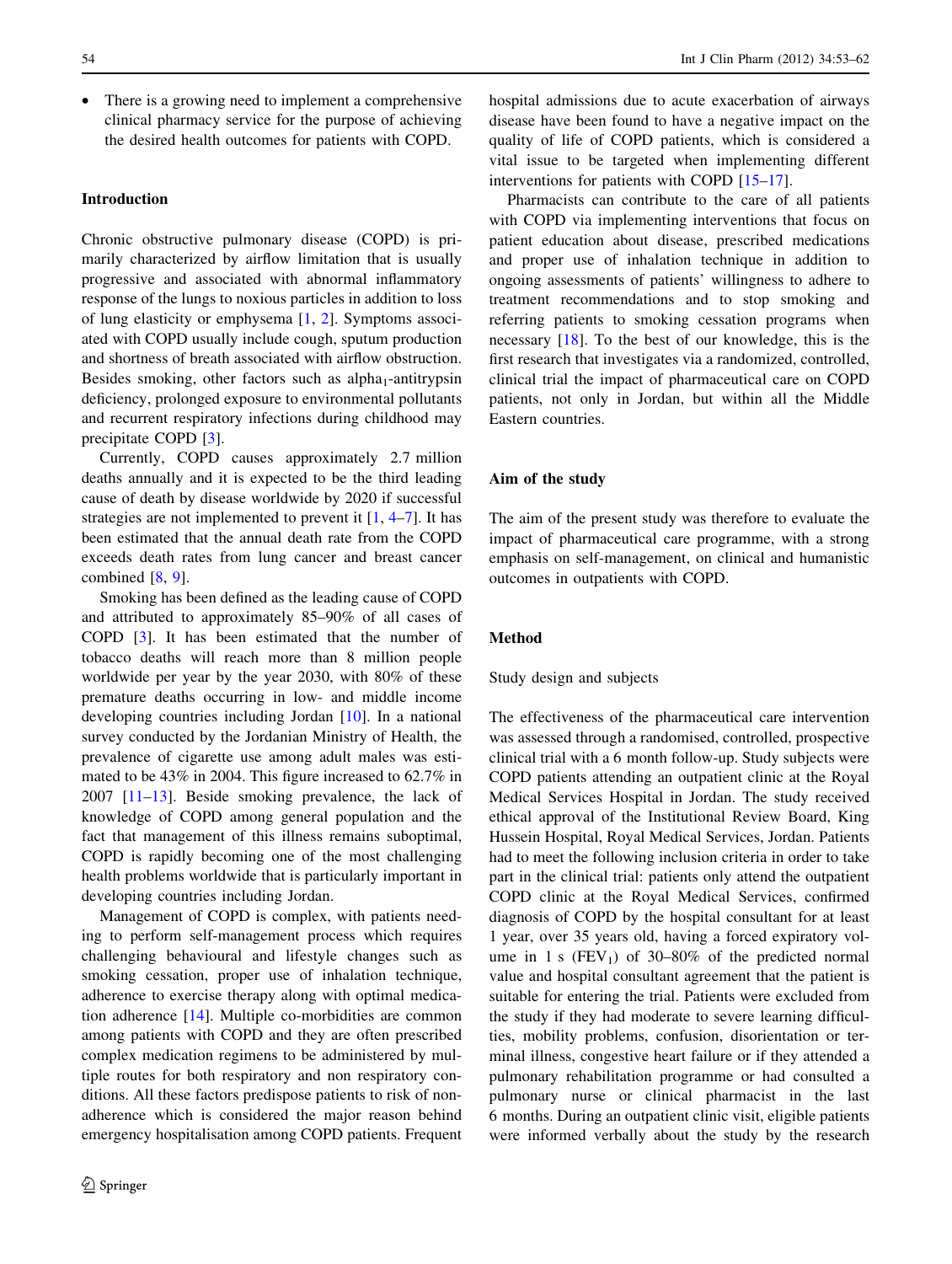pharmacist and were provided with an information sheet. The patients were asked to sign a consent form if they were willing to participate in the study. Study participants were randomly assigned to intervention and control groups via a minimisation technique using MINIM software [[19\]](#page-8-0). The patients were recruited over a period of 3 months from January to April, 2011.

## Sample size

Based on published data  $[20-22]$ , it was estimated that to show a minimum clinically significant difference of four points improvements in the total St. George's Respiratory Questionnaire (SGRQ) scores, which was considered the primary outcome measure in the study, with a significance level of 5% and a power of 80%, a sample size of 80 patients per group was required.

## Baseline assessments

After randomisation, baseline data for each patient were collected by the researcher pharmacist using a customdesigned questionnaire, medical charts and hospital computers. The collected data included demographic measures, disease characteristics, respiratory and non-respiratory medications and medication regimen and healthcare utilization, i.e. emergency department (ED) visits and hospital admissions due to exacerbation 6 months preceding the study. The patients also completed a range of questionnaires which included: COPD knowledge questionnaire [\[23](#page-8-0)], medication adherence using Morisky scale [\[24](#page-8-0)] and disease-specific health-related quality of life using St George Respiratory Questionnaire (SGRQ) [\[25](#page-8-0), [26\]](#page-8-0).

#### Follow-up assessments

Baseline data collection measures (except demographic data) were repeated by the researcher at 6 months during scheduled clinic visits. The primary outcome measure was quality of life improvement. All other data collected including healthcare utilization, COPD knowledge and medication adherence, formed secondary outcome measures.

## Study instruments

## COPD knowledge questionnaire

This instrument [[23\]](#page-8-0) was developed to assess patient's knowledge of COPD, breathing and exercise, energy conservation, medications, relaxation and stress control. The COPD knowledge scale consists of 16 true/false items in

which correct responses are scored 1 and incorrect responses are scored 0, with unsure responses receiving no score. The range of possible scores is 0–16; the higher the score, the greater the knowledge level.

## Self-reported adherence (Morisky scale)

This simple four-question survey [\[24](#page-8-0)] assesses the likelihood that patients take their medications as prescribed. On scoring of the questionnaire, each 'yes' response is given a score of 1 and each 'no' response is given a score of 0. Adherence scores can therefore range between 0 and 4. For the purpose of the present analysis, the patients were divided into two groups: those scoring 0 were considered adherent and those scoring 1–4 were considered nonadherent.

#### St George Respiratory Questionnaire

The SGRQ [[25,](#page-8-0) [26\]](#page-8-0) is a self-administered 76-item instrument designed specifically for patients with chronic airways disease from which scores are calculated for three components: symptoms, activity and impact. The scoring range for each component is from 0 to 100, with the highest scores indicating the poorest level of the patient's respiratory health and indicating maximum disability [[27\]](#page-8-0). A change of 4 units in the mean total score has been validated as a clinically significant threshold [\[28](#page-8-0)].

The English version of both COPD knowledge [[23\]](#page-8-0) and medication adherence [\[24](#page-8-0)] questionnaires used in the present study was translated into Arabic as follows: (1) a forward translation of the original questionnaire from English into Arabic was carried out by two qualified independent, native linguistic expert translators. (2) A back translation from Arabic into English was carried out by two different translators. Finally, both translations were compared with the original English copy of the questionnaire and showed more than 95% match. Furthermore, a panel of experts in different specialties i.e. Clinical Pharmacy, Pharmacy Practice and Respiratory Medicine examined the research instrument for face and content validity. Pilot work was performed and questions were adjusted as appropriate before moving to the main study. Regarding the SGRQ, we used a validated Arabic version of SGRQ [\[29](#page-8-0)], the Arabic version was applied to 10 COPD patients enrolled to respiratory centre at King Hussein Hospital. Doubts and difficulties in answering the questions were investigated. Internal consistency of symptoms, activity and impact components was assessed using Cronbach's alpha (a) reliability coefficient; they were 0.94, 0.91 and 0.90, respectively. The test retest reliability of components scores ranged from 0.70 to 0.87.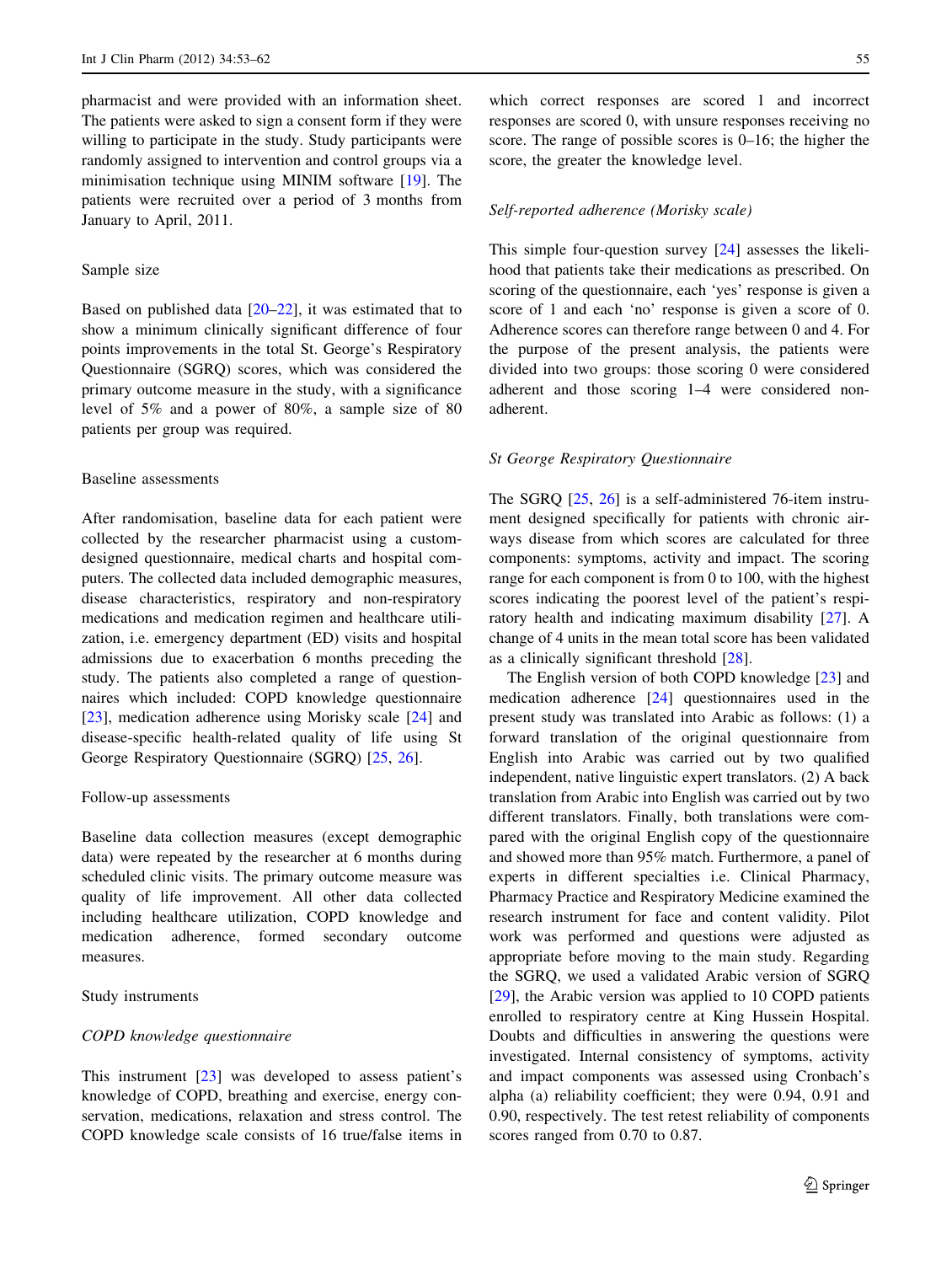#### Pharmacist intervention

A structured patient education about COPD and management of its symptoms was delivered by the clinical pharmacist for the intervention patients in a separate room at the outpatient clinic. The clinical pharmacist also completed a medication table designed specifically to discuss types, indications, doses, frequency of administration, and possible side effects for each prescribed medication. Furthermore, the importance of simple exercises [\[30](#page-8-0)], symptoms control and the technique for expectoration [[31\]](#page-8-0) were discussed with the intervention patients. A booklet on these techniques [[32\]](#page-8-0) was prepared to assist in the education session and the patients were given a copy to take home with them. The clinical pharmacist used the motivational interviewing technique [\[33](#page-8-0)] with the aim of improving adherence to the prescribed treatment. Patients who still smoked were referred to a special smoking cessation programme within the hospital.

## Data analysis

Data collected at baseline and at the 6 month assessments were coded and entered into SPSS<sup>®</sup> software version 17 for

Fig. 1 The total number of the intervention and the control patients at different stages of the study

statistical analysis (data screening, descriptive statistics and univariate analysis). Data were examined using Chi-squared analysis for categorical variables. Regarding continuous variables, the Mann–Whitney U-test was performed for the non-normally distributed variables and the independent  $t$  test was performed for normally distributed variables. A P value of  $\leq 0.05$  was considered statistically significant.

# Results

A total of 133 COPD patients (66 intervention, 67 control) attending an outpatient clinic were recruited into the study. As shown in Fig. 1 below, a total of 6 patients withdrew at the 6 month assessment; 3 patients from the intervention group and 3 patients from the control group. Accordingly, a total of 127 patients (63 intervention, 64 control) completed the 6 month study period.

## Baseline assessments

Results indicated similar sociodemographic and clinical characteristics between the study participants at the baseline assessment point (Table [1\)](#page-4-0). Most patients were female,

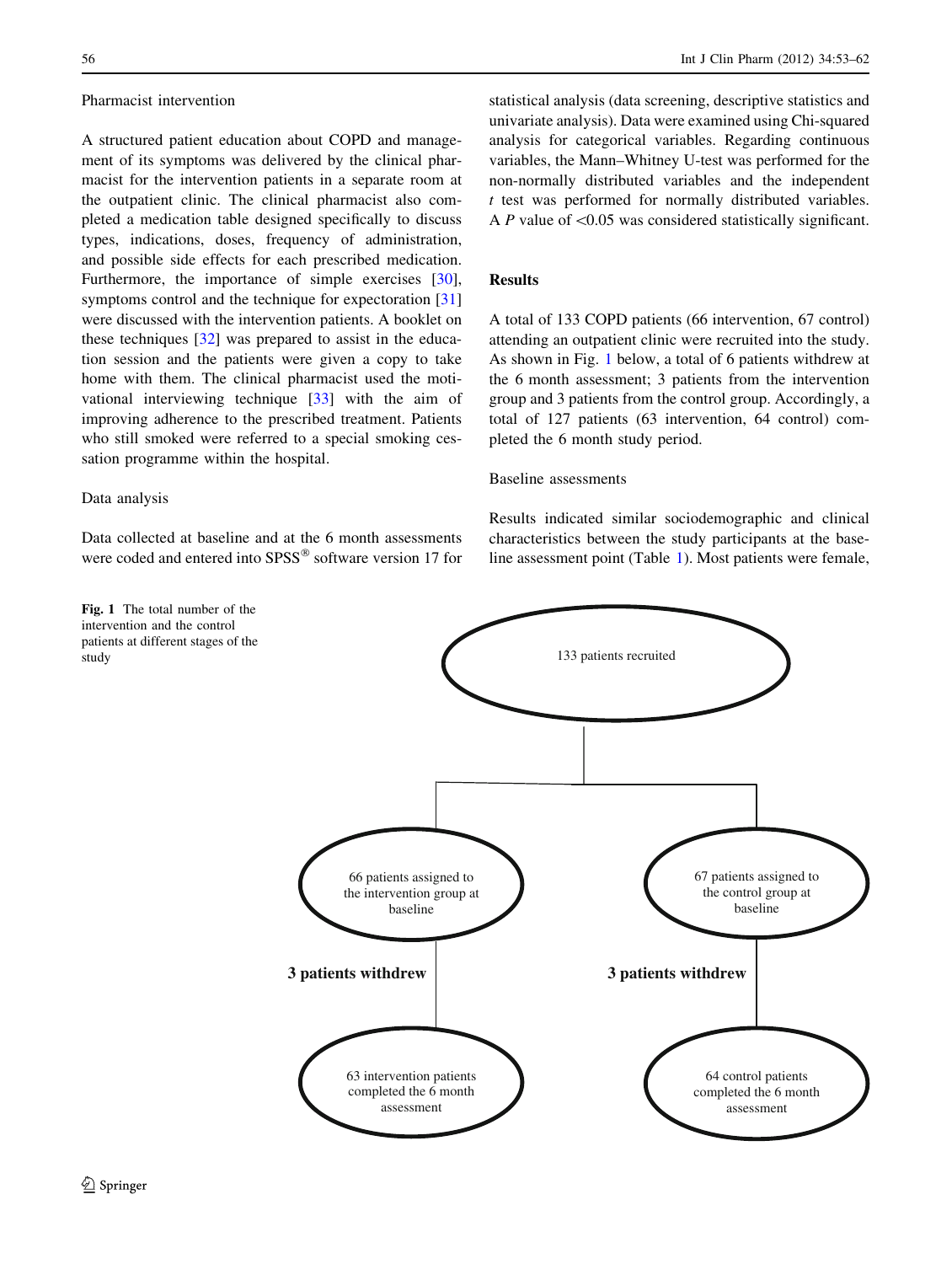<span id="page-4-0"></span>Table 1 Baseline characteristics of study patients

| Characteristics                                     | Intervention | Control     | P value          |
|-----------------------------------------------------|--------------|-------------|------------------|
| Gender [n $(\%)$ ]                                  |              |             | $0.72^{\dagger}$ |
| Male                                                | 26 (39.4)    | 28 (41.8)   |                  |
| Female                                              | 40(60.6)     | 39 (58.2)   |                  |
| Age (median, IQR)                                   | 61(14)       | 64 (15)     | $0.38*$          |
| Education [n (%)]                                   |              |             | $0.83^{\dagger}$ |
| High (University)                                   | 7(10.6)      | 6(9.0)      |                  |
| Low                                                 | 59 (89.4)    | 61(91.0)    |                  |
| Occupation level $[n (\%)]$                         |              |             | $0.91^{\dagger}$ |
| Low                                                 | 40(60.6)     | 40 (59.7)   |                  |
| Moderate                                            | 22 (33.3)    | 23 (34.3)   |                  |
| High                                                | 4(6.1)       | 4(6.0)      |                  |
| Marital status [n (%)]                              |              |             | $0.63^{\dagger}$ |
| Married                                             | 56 (84.8)    | 55 (82.1)   |                  |
| Other                                               | 10(15.2)     | 12 (17.9)   |                  |
| Living arrangements $[n (\%)]$                      |              |             | $0.52^{\dagger}$ |
| Alone                                               | 51 (77.3)    | 54 (80.6)   |                  |
| Not alone                                           | 15(22.7)     | 13 (19.4)   |                  |
| Smoking status [n (%)]                              |              |             |                  |
| Current smokers                                     | 36 (54.5)    | 38 (56.7)   | $0.78^{\dagger}$ |
| $FEV1$ (mean, SD)                                   |              |             | $0.81**$         |
| Liters                                              | 1.1(0.5)     | 1.1(0.5)    |                  |
| % predicted                                         | 53.7 (15.9)  | 52.8 (17.8) |                  |
| FEV <sub>1</sub> /FVC                               | 51.3 (9.5)   | 51.1 (10.5) |                  |
| Duration of COPD<br>(median, IQR)                   | 9(7.0)       | 11(8)       | $0.25*$          |
| Number of medication<br>(median, IQR)               | 8(5.0)       | 8(5.0)      | $0.98*$          |
| Co-morbid conditions<br>$[n \ (\%)]$                | 53.0 (35)    | 55.2 (37)   | $0.77^{\dagger}$ |
| Number of ED visits<br>(last 6 months)              | 61.0         | 66.0        | $0.51^{\dagger}$ |
| Number of hospital<br>admissions<br>(last 6 months) | 52.0         | 57.0        | $0.56^{\dagger}$ |

IOR interquartile range,  $FEV<sub>1</sub>$  forced expiratory volume in one second, FVC forced vital capacity, COPD chronic obstructive pulmonary disease, ED emergency department

<sup>†</sup> Chi-squared test. \* Mann–Whitney U-test. \*\* t test

elderly, married with low educational and occupational level. Most of the study participants were current smokers and more than half of the participants reported different comorbidities which included depression, diabetes, hypertension, arthritis, osteoporosis, and other conditions. The use of respiratory medications was similar between the study groups. No difference in disease severity was reported between the intervention and control groups at the baseline assessment point and most of participants were found to have moderate to severe COPD with a mean  $FEV<sub>1</sub>$ 

Table 2 Prescribed medications for COPD in the intervention and control group patients at baseline and 6-month assessment points

| Prescribed<br>medication<br>$[n \ (\%)]$ | <b>Baseline</b> |           | 6 months            |           |
|------------------------------------------|-----------------|-----------|---------------------|-----------|
|                                          | Intervention    | Control   | Intervention        | Control   |
| Short acting $\beta$<br>agonist          | 62(93.9)        | 60(89.6)  | 60 (95.2)           | 60 (93.8) |
| Long acting $\beta$<br>agonist           | 54 (81.8)       | 57 (85.1) | 52 (82.5)           | 54 (84.4) |
| Long acting<br>anti-<br>cholinergic      | 46 (69.7)       |           | 44 (65.7) 47 (74.6) | 46 (71.9) |
| Inhaled steroids                         | 45 (68.2)       | 48 (71.6) | 44 (69.8)           | 46 (71.9) |
| Oral steroids                            | 6(9.1)          | 8 (11.9)  | 8(12.7)             | 8(12.5)   |
| Antibiotics                              | 38 (56.7)       | 35(53.0)  | 36(57.1)            | 39 (60.9) |
| P value <sup>†</sup>                     | 0.62            |           | 0.78                |           |

- Chi-squared test

of approximately 50% of the predicted normal value (Table 1). No significant difference was also reported at baseline assessment point between both groups with regard to healthcare utilization represented by emergency department visits and hospital admissions for acute exacerbation of COPD ( $P > 0.05$ ; Table 1).

Medications prescribed for study sample

The Mann–Whitney U-test revealed no significant differences ( $P > 0.05$ ) in the total number of prescribed medications between the two groups. The intervention and the control patients were prescribed approximately the same number of total medications over the study period. Chisquared analysis indicated no significant differences  $(P > 0.05)$  between the intervention group and the control group in the usage of key medications at both baseline and 6 month assessments (Table 2).

Forced expiratory volume in one second

Lung function did not change from baseline to the end of the study in either group. In the control group, the mean  $FEV<sub>1</sub>$  was 1.08 L (CI 0.93–1.18) at the baseline assessment and 1.06 L (CI 0.94–1.21) at 6 months assessment. Corresponding data for the intervention group were 1.12 L (CI 0.97–1.26) and 1.15 L (CI 1.05–1.26) respectively. Accordingly, no significant differences ( $P > 0.05$ ) in the mean FEV<sub>1</sub> between the intervention and control groups was observed at baseline and over the study period as shown in Table [3.](#page-5-0)

#### Body mass index

There were no statistically significant differences in the BMI values between the intervention group and control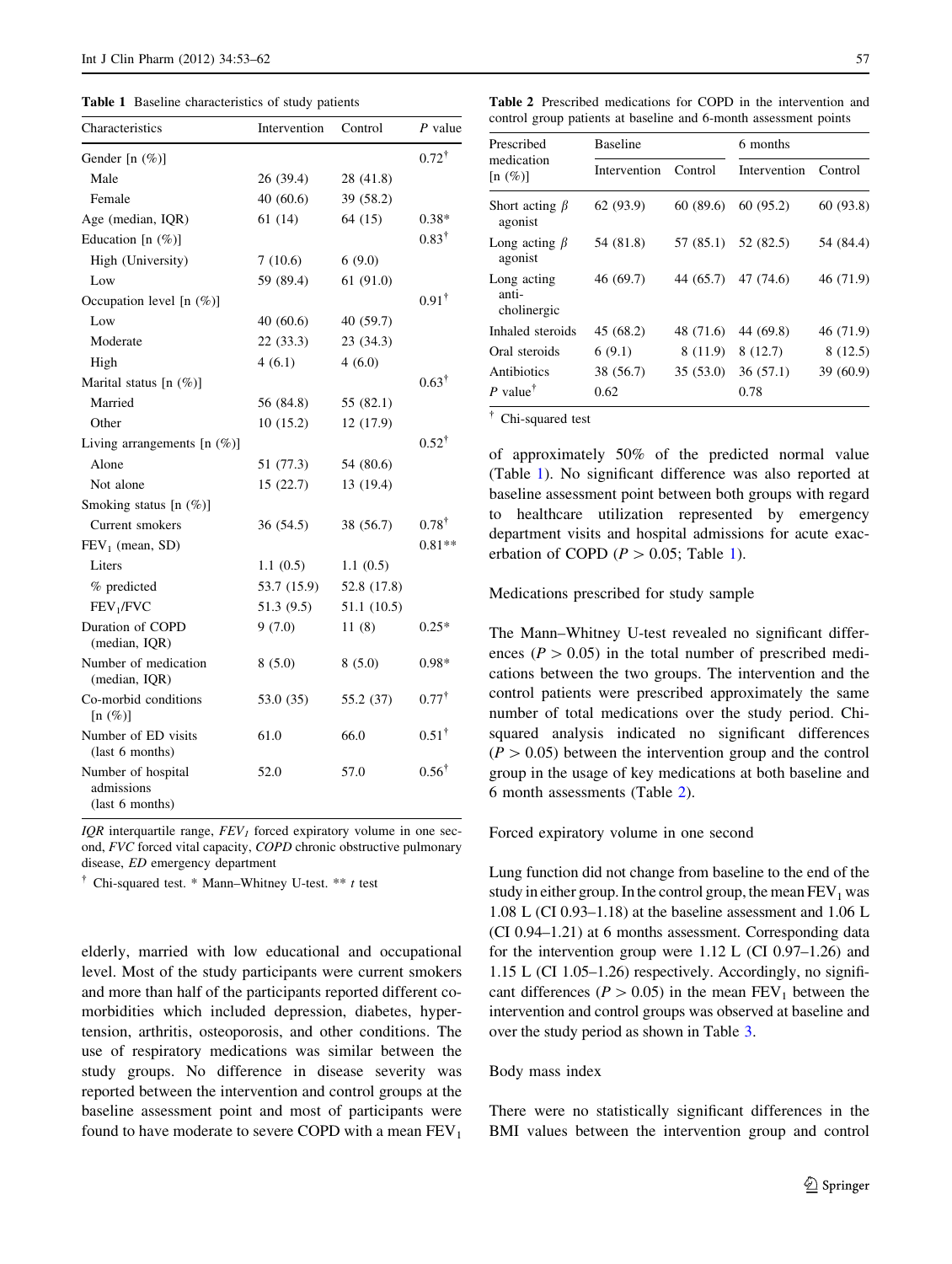| Variable                       | Time            | Intervention      | Control             | $P$ value |
|--------------------------------|-----------------|-------------------|---------------------|-----------|
| $FEV1$ [mean (95% CI)]         | <b>Baseline</b> | $1.12(0.97-1.26)$ | $1.08(0.93 - 1.18)$ | $0.79**$  |
|                                | 6 months        | $1.15(1.05-1.26)$ | $1.06(0.94 - 1.21)$ | $0.55**$  |
| BMI (median, IQR)              | <b>Baseline</b> | 29.3(8.0)         | 28.8(7.5)           | $0.72*$   |
|                                | 6 months        | 30.1(8.1)         | 29.4 (7.8)          | $0.61*$   |
| Knowledge scores (median, IOR) | <b>Baseline</b> | 45.1(27)          | 43.3(20.5)          | $0.59*$   |
|                                | 6 months        | 60.7(20)          | 43.6(30)            | $0.007*$  |

<span id="page-5-0"></span>Table 3 FEV<sub>1</sub>. BMI and knowledge scores for intervention and control group patients at 6-month assessment point

 $FEV<sub>I</sub>$  forced expiratory volume in one second, CI confidence interval, BMI body mass index, IQR interquartile range \*Mann–Whitney U-test; \*\*t test

group patients at the baseline and 6 month assessments in this study ( $P > 0.05$ ; Table 3).

## Knowledge of medication and disease management

As shown from the total score of COPD knowledge questionnaire, both control and intervention patients had poor knowledge about their medication and disease management at baseline with no statistical difference in the median scores between the two groups ( $P > 0.05$ ). Compared with the control group, knowledge scores were significantly improved in the intervention group at the 6 month assessment time  $(P < 0.001)$  while it remained approximately constant in the control group (Table 3).

## Adherence to prescribed medication

At the baseline assessment, intervention group and control group patients were found to have approximately the same proportion of patients who exhibited low adherence  $(P > 0.05)$ . Chi-squared analysis revealed a significant decrease in the proportion of non-adherent patients in the intervention group when compared with the control group  $(28.6\% \text{ vs. } 48.4\%)$  at the 6 month assessment  $(P < 0.05;$ Table 4).

Rating the effectiveness of COPD medications

Chi-squared and Fisher's Exact tests indicated that there was no significant differences (intervention vs. control) in patient rating of the effectiveness of their COPD medications at baseline. There were, however, significant differences at 6 months ( $P < 0.01$ ) with an increasing number of the intervention patients who rated their COPD medications as mostly or totally effective when compared with control patients (Table 5).

Health-related quality of life (SGRQ)

At the baseline assessment, intervention group and control group patients were found to have approximately the same scores in health related quality of life parameters including total SGRQ score and its subscales; symptoms, activity and impact  $(P > 0.05)$ . Intervention patients showed some improvement in total SGRQ score and its subscales at the 6 assessment; however, this improvement in quality of life failed to reach statistical significance ( $P > 0.05$ ) as a parallel improvement in such parameters was reported in patients assigned to control group (Table [6\)](#page-6-0). Furthermore, the total score at 6 months was not clinically significant as it failed to reach the threshold of four units improvement.

Table 4 Self-reported medication adherence in the intervention and the control group over the 6 month assessment period

| Group                     | <b>Baseline</b> | 6 months   |
|---------------------------|-----------------|------------|
| Intervention              |                 |            |
| Adherent $[n (\%)]$       | 24 (36.4)       | 45 (71.4)  |
| Non-adherent $[n \ (\%)]$ | 42(63.6)        | 18 (28.60) |
| Control                   |                 |            |
| Adherent $[n (\%)]$       | 27(40.3)        | 33 (51.6)  |
| Non-adherent $[n \ (\%)]$ | 40 (59.7)       | 31 (48.4)  |
| P value <sup>†</sup>      | 0.68            | 0.017      |

- Chi-squared test

Table 5 Rating the effectiveness of COPD medications in the intervention and the control group over the 6 month study period

| Group                                    | <b>Baseline</b> | 6 months  |  |
|------------------------------------------|-----------------|-----------|--|
| Intervention                             |                 |           |  |
| Not or a little effective $[n (%)]$      | 15(22.7)        | 2(3.2)    |  |
| Mostly or totally effective $[n \ (\%)]$ | 51 (77.3)       | 61 (96.8) |  |
| Control                                  |                 |           |  |
| Not or a little effective $[n (%)]$      | 17(25.4)        | 14 (21.9) |  |
| Mostly or totally effective $[n (%)]$    | 50 (74.6)       | 50 (78.1) |  |
| P value <sup><math>\dagger</math></sup>  | 0.76            | 0.008     |  |
|                                          |                 |           |  |

- Chi-squared test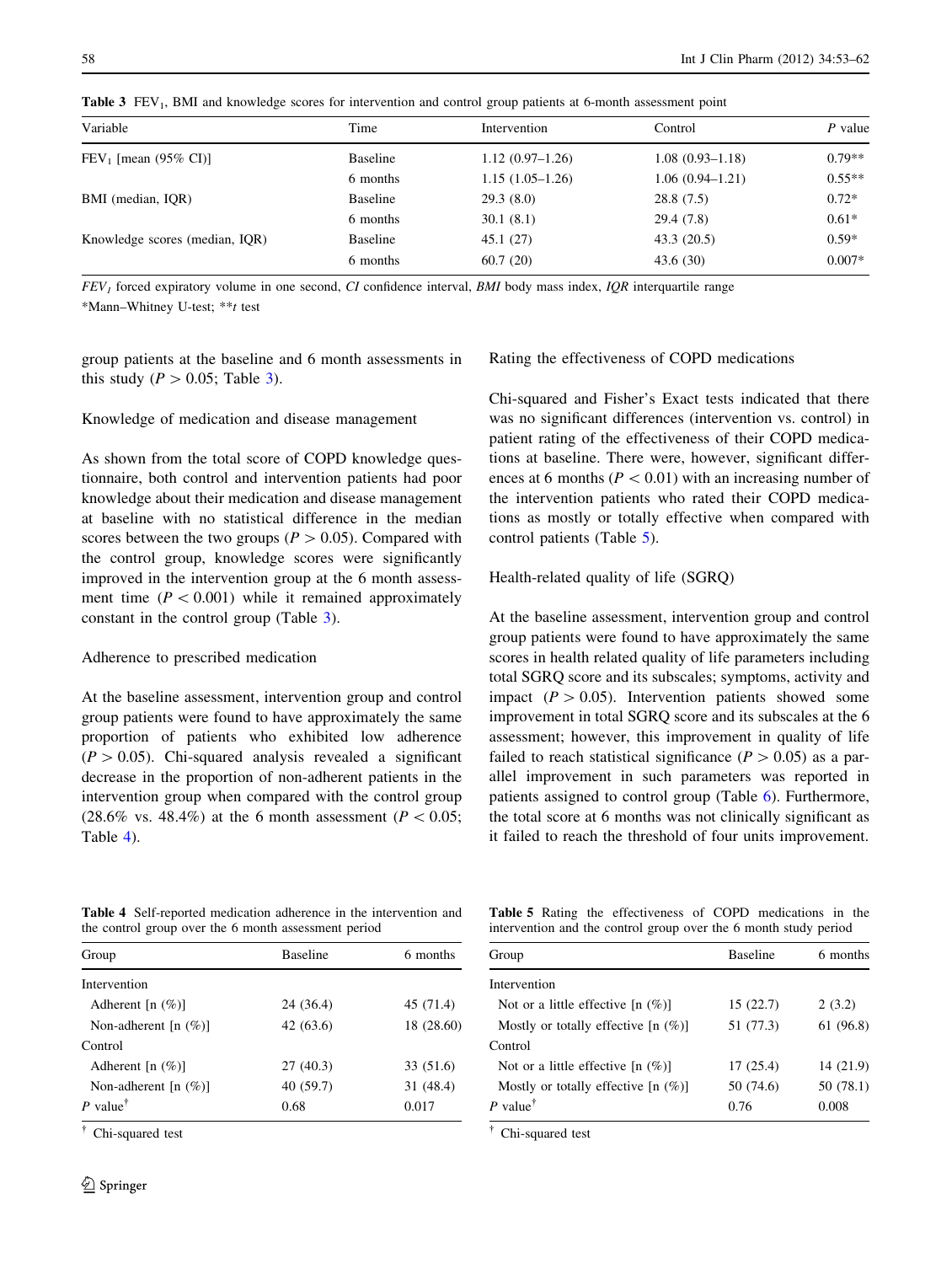<span id="page-6-0"></span>

|  |  |  |  |  |  | <b>Table 6</b> Changes in SGRQ scores at 6 month assessment |
|--|--|--|--|--|--|-------------------------------------------------------------|
|--|--|--|--|--|--|-------------------------------------------------------------|

| Variable                           | <b>Symptoms</b>       | Activity                | Impact                  | Total score          |
|------------------------------------|-----------------------|-------------------------|-------------------------|----------------------|
| Intervention group                 |                       |                         |                         |                      |
| Baseline (mean $\pm$ SD)           | $53.3 \pm 18.8$       | $57.3 \pm 19.2$         | $38.8 \pm 15.8$         | $45.2 \pm 16.6$      |
| 6-month change $(95\% \text{ CI})$ | $-2.1$ (-5.4 to -0.8) | $-1.2$ (-4.2 to 1.6)    | $-3.4$ ( $-7.0$ to 0.2) | $-2.9$ (-6.1 to 0.9) |
| Control group                      |                       |                         |                         |                      |
| Baseline (mean $\pm$ SD)           | $52.6 \pm 17.5$       | $57.1 \pm 16.8$         | $39.2 \pm 18.2$         | $44.8 \pm 17.9$      |
| 6-month change $(95\% \text{ CI})$ | $-1.7$ (-4.6 to 1.7)  | $-0.9$ ( $-4.2$ to 2.6) | $-2.8$ (-6.6 to 0.5)    | $-2.1$ (-5.9 to 0.2) |
| P value**                          |                       |                         |                         |                      |
| <b>Baseline</b>                    | 0.68                  | 0.88                    | 0.77                    | 0.76                 |
| 6-month change                     | 0.59                  | 0.68                    | 0.54                    | 0.51                 |

SD standard deviation, CI confidence interval

\*\*  $P$  value from  $t$  test

## Health resources utilization

Although the proportion of patients who had an emergency department visit for acute exacerbation of COPD decreased in the intervention group (from 16.7 to 15.2%) and increased in the control group (from 16.4 to 17.9%) over the study period, this change was not statistically significant. On the other hand, statistically significant reduction in hospital admission for acute exacerbation of COPD was illustrated in the intervention group when compared with the control group at the 6 month assessment point  $(P < 0.05;$  Table 7).

# Discussion

Despite the development of effective treatments for patients with COPD, results still suboptimal. Literature indicates conflicting results regarding the effect of patient education and self-management programme on improving

Table 7 Percentage of patients with ED visits and hospital admissions during 6 months study period

| Variable                                                                      | Control<br>$(n = 67)$ | Intervention<br>$(n = 66)$ | P value <sup>†</sup> |
|-------------------------------------------------------------------------------|-----------------------|----------------------------|----------------------|
| ED visits for exacerbation<br>6 months preceding the study                    | 16.4                  | 16.7                       | 0.96                 |
| ED visits for exacerbation<br>during 6 moths follow-up                        | 17.9                  | 15.2                       | 0.79                 |
| Hospital admissions for acute<br>exacerbation 6 months<br>preceding the study | 11.9                  | 9.1                        | 0.77                 |
| Hospital admissions for acute<br>exacerbation during 6 months<br>follow up    | 16.4                  | 4.5                        | 0.031                |

ED emergency department

- Chi-squared test

clinical and humanistic outcomes in patients with COPD. Furthermore, few data are available to support the role of clinical pharmacists in optimising therapy and improving health outcomes in patients with COPD.

A systemic review and Meta analysis indicated that only 1 of 7 studies reported a significant improvement in lung function in patients with COPD [[34\]](#page-8-0). Consistent with this analysis, effects of the intervention on lung function tests in the present research were not statistically or clinically significant. This finding can be justified by the fact that COPD is a progressive disease characterized by irreversible damage, and hence  $FEV<sub>1</sub>$  is difficult to change and is not expected to be sensitive to the intervention programme [\[35](#page-8-0)].

The pharmaceutical care group in the present study showed significant COPD knowledge improvement at the end of the study. This finding is consistent with the findings from Hill et al. [[36\]](#page-8-0) who reported a significant improvement in a disease-specific knowledge in patients received two 60 min face-to-face educational sessions at the primary care practice. Similar findings of improved COPD knowledge have also been reported by others [[22,](#page-8-0) [37](#page-8-0)]. The significant improvement in COPD knowledge in the intervention patients in the present study was clearly attributed to the intensive education of intervention patients at baseline on all aspects of COPD self-management, combined with the regular reinforcement that those patients received during the study.

The significant difference in medication adherence between the two groups at the end of the study was most likely due to the fact that intervention patients received intensive education from the clinical pharmacist on the dosage, therapeutic effects, safe handling, possible side effects of their medications, in addition to an emphasis on that the patients were able and willing to use the inhaler devices as prescribed. Consistent with this finding, Khdour et al. [[7\]](#page-8-0) reported significant improvement in medication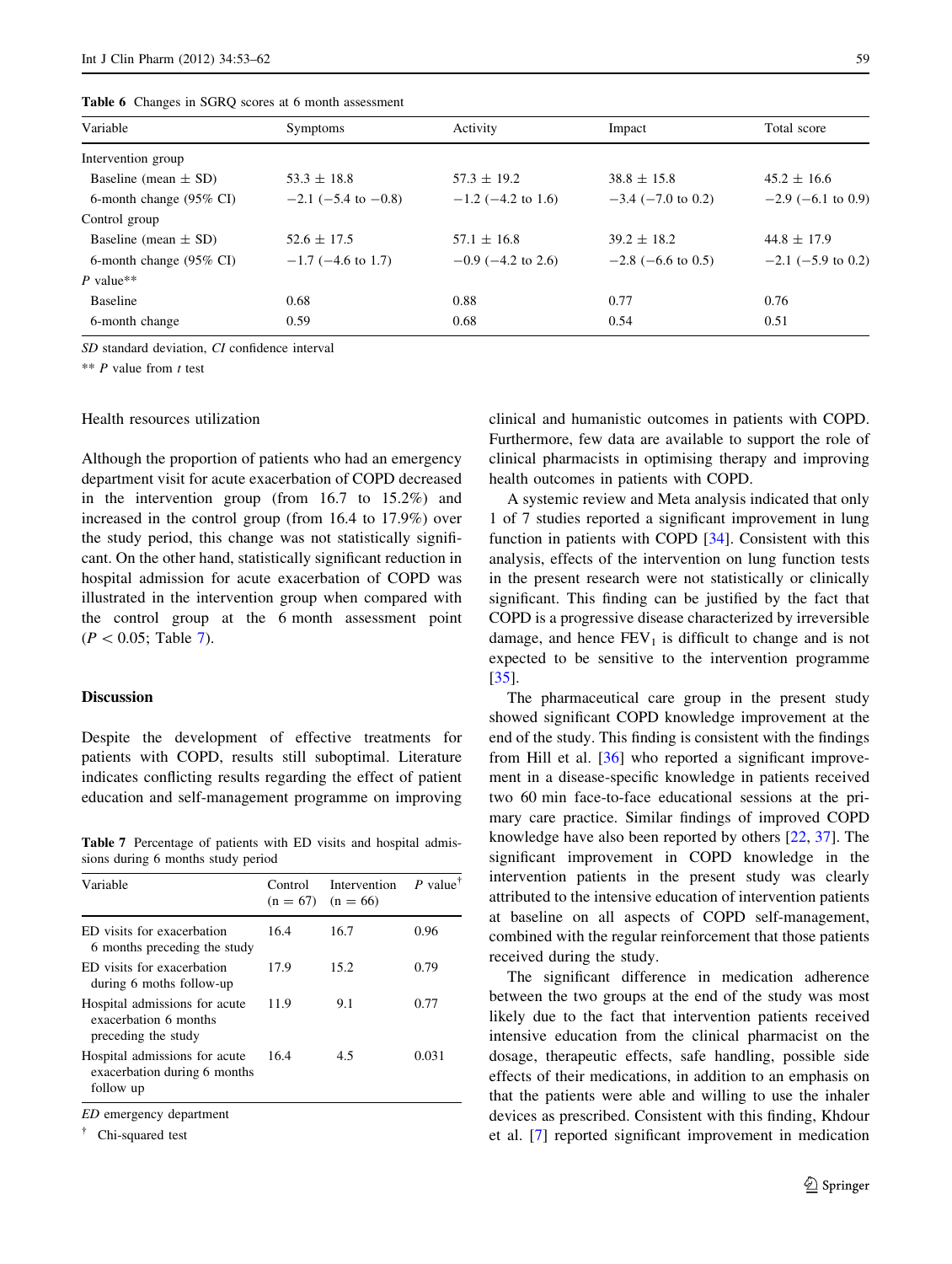<span id="page-7-0"></span>adherence over a 12-month study period as a result of clinical pharmacist-led intensive educational programme for COPD patients attending an outpatient clinic in Northern Ireland. Similar results also have been obtained by Steuten et al. [[38\]](#page-8-0) via implementing an integrated disease management programme for patients attending University Hospital and 16 general practices in Netherlands.

The positive medication beliefs which was manifested by the intervention patients was most likely due to the motivational interviewing technique implemented by the clinical pharmacist. This positive change might also be related to the improved knowledge reported by the intervention patients at the 6 month assessment.

Consistent with the findings from earlier research [[22,](#page-8-0) [39](#page-8-0)–[43\]](#page-9-0), the pharmaceutical care intervention in the present study did not have positive impact on health related quality of life. This can be justified by the fact that the timeframe of our study may have been too short to detect clinically relevant changes for this parameter. Furthermore, the mean baseline SGRQ scores for the participants in this research was relatively low (45.2%), indicating generally good health status of the participants which in turn decrease the chance to detect significant improvements in health-related quality of life. Other studies [[7,](#page-8-0) [9](#page-8-0)] illustrated significant improvement in health-related quality of life. However, the mean baseline SGRQ scores for the participants in the two latter studies were high (64.2%) and (54.0%) respectively, indicating generally poor quality of life of the participants, which in turn have increased the margin available for improvements and hence detect differences between groups. Furthermore, both studies [\[7](#page-8-0), [9\]](#page-8-0) recruited larger number of participants when compared with the study population in the current study. This may also have increased the possibility to detect improvements in health status in such earlier studies. However, it should be noted that the effect of the intervention on quality of life have diminished over time in these studies. This suggests the progressive nature of the disease and indicates that moving forward the clinical pharmacist intervention needs to include more robust patient follow-up.

Although no significant reductions in emergency department visits due to acute exacerbations have been shown over the study period, the clinical pharmacist intervention has demonstrated significant reduction in number of patients who had hospital admissions for acute exacerbation (from 9.8 to 5.0%) during the 6 month study period when compared with the increased number of control group patients (from 11.3 to 15%) who had hospital admission over the same study period ( $P<0.05$ ). Similar reductions in hospital admissions as a result of educational and self-management interventions have been reported from earlier studies [\[7](#page-8-0), [43](#page-9-0)–[46\]](#page-9-0).

#### Study limitations

The study was limited in that the length of time required to complete the battery of questionnaires used in the present study may have encouraged bias in the responses gained from the participants, as in an effort to finish quickly, participants may have selected answers without giving due consideration to the questions posed. Furthermore, social desirability and recall bias associated with the use of a selfreport method to assess medications adherence could have affected the results. Another limitation was that the target sample size was not attained because the capacity for inclusion was limited in this trial with a single investigator. However, increasing the sample size therefore may allow more robust conclusions to be drawn about the findings.

## Conclusion

Enhanced patient outcomes as a result of the pharmaceutical care programme were obtained in the present study. This was illustrated by decreased hospital admission rates, significant improvement in medication adherence, improvement in disease and medication knowledge and enhanced positive attitudes toward medication effectiveness. The present study therefore clearly demonstrated the need to implement an integrated pharmaceutical care programmes by the clinical pharmacists in different hospital sites in Jordan for the purpose of improving health outcomes for patients with COPD. More comprehensive research is needed in this area, particularly the impact of such pharmaceutical care programmes on the health-related quality of life for patients with COPD in Jordan and other Middle Eastern countries.

Acknowledgments The authors wish to thank Dr. Imad Aldoghim (Lieutenant Colonel Pharmacist), Department of Pharmacy, Royal Medical Services Hospital for his assistance to obtain the ethical approval for the present study.

Funding The authors wish to express their sincere appreciation to Alzaytoonah University of Jordan for the financial support.

Conflicts of interest None to declare.

## References

- 1. Pauwels RA, Buist AS, Ma P, Jenkins CR, Hurd SS. Global strategy for the diagnosis, management, and prevention of chronic obstructive pulmonary disease: national heart, lung, and blood institute and world health organization global initiative for chronic obstructive lung disease (GOLD): executive summary. Resp Care. 2001;46:798–825.
- 2. Barnes PJ. Chronic obstructive pulmonary disease: effects beyond the lungs. PLoS Med. 2010;7(3):e1000220.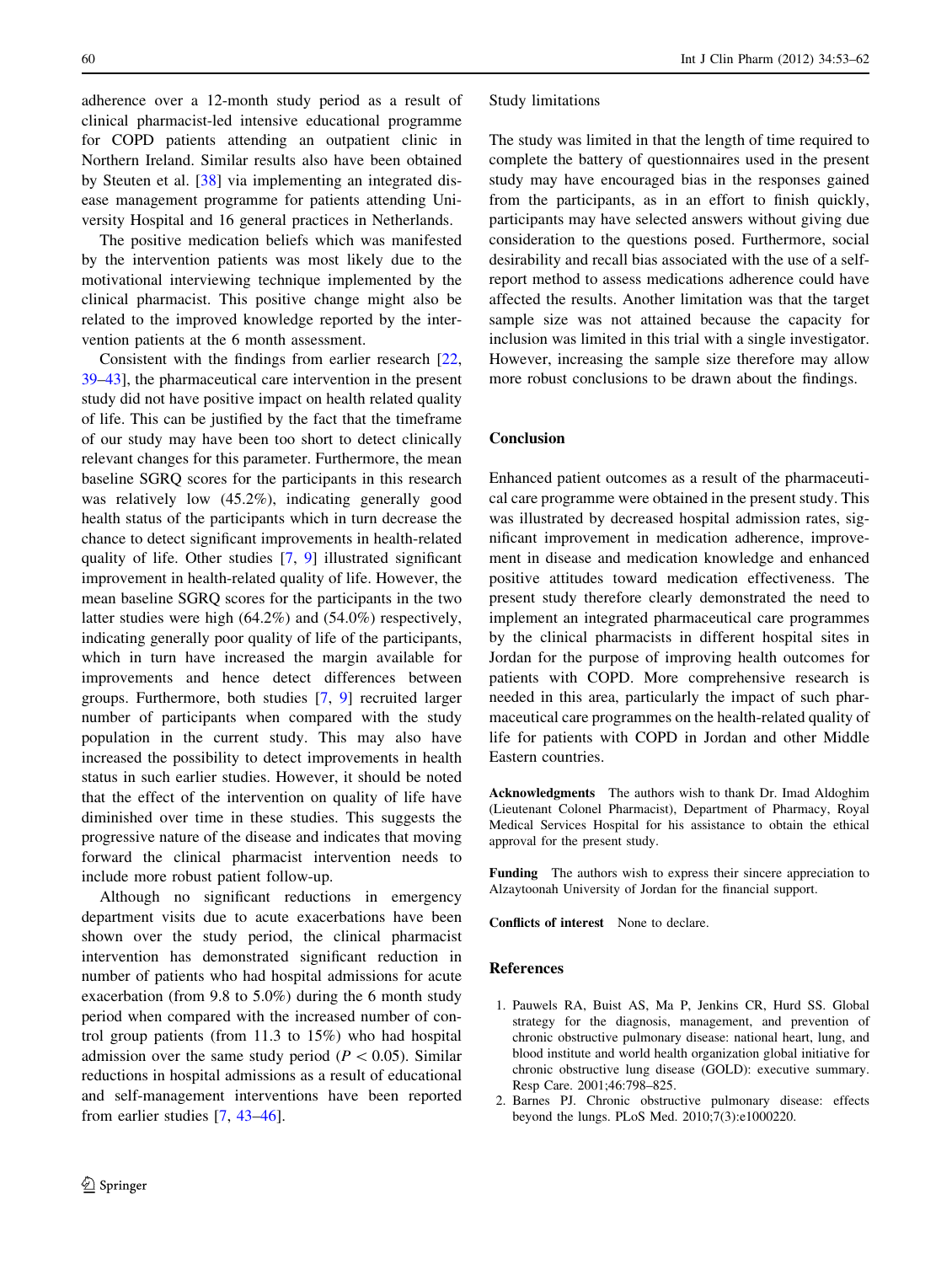- <span id="page-8-0"></span>3. American Lung Association (ALA). Chronic obstructive pulmonary disease (COPD) fact sheet. 2011 Feb. Available from: [http://www.lungusa.org/lungdisease/copd/resources/facts-figures/](http://www.lungusa.org/lungdisease/copd/resources/facts-figures/COPD-Fact-Sheet.html) [COPD-Fact-Sheet.html](http://www.lungusa.org/lungdisease/copd/resources/facts-figures/COPD-Fact-Sheet.html).
- 4. Murray CJ, Lopez AD. Alternative projections of mortality and disability by cause 1990–2020: global burden of disease. Lancet. 1997;349(9064):1498–504.
- 5. Taskin D, Cooper CB. The role of long acting bronchodilators in the management of stable COPD. Chest. 2004;125:249–59.
- 6. GOLD. global initiative for chronic obstructive lung disease. Updated 2008. [www.goldcopd.com.](http://www.goldcopd.com) Accessed 10 Nov 2009.
- 7. Khdour MR, Kidney JC, Smyth BM, McElnay JC. Clinical pharmacy-led disease and medicine management programme for patients with COPD. Br J Clin Pharmacol. 2009;68(4): 588–98.
- 8. Ramsey SD. Suboptimal medical therapy in COPD: exploring the causes and consequences. Chest. 2000;117:33S–7S.
- 9. Bourbeau J, Sebaldt RJ, Day A, et al. Practice patterns in the management of chronic obstructive pulmonary disease in primary practice: the CAGE study. Can Respir J. 2008;15:13–9.
- 10. Haddad LG, Al-Zyoud S, Abu Baker N, Gharaibeh H, El Shahawy O, Alramadhani R. Secondhand smoking in Jordan: clearing the air for one of the highest tobacco prevalence countries in the Middle East. Tobacco use insights. 2011; 4. doi: [10.4137/TUI.](http://dx.doi.org/10.4137/TUI.S6802) [S6802](http://dx.doi.org/10.4137/TUI.S6802). Available from <http://www.la-press.com>.
- 11. World Health Organization. Report on the global tobacco epidemic, 2009: the MPOWER package. Geneva, Switzerland: WHO Press; 2009.
- 12. Belbeisi A, Zindah M, Walke H, Jarrar B, Mokdad AH. Assessing risk factors for chronic disease—Jordan, 2004. MMWR Morb Mortal Wkly Rep. 2006;55:653–5.
- 13. Nsour M, Mahfoud Z, Kanaan MN, Balbeissi A. Prevalence and predictors of non-fatal myocardial infarction in Jordan. East Mediterr Health J. 2008;14:818–30.
- 14. Johnson G, Kong D, Rambha K, Stewart K. Factors associated with medication nonadherence in patients with COPD. Chest. 2005;128:3198–204.
- 15. Rutschmann OT, Janssens JP, Vermeulen B, Sarasin FP. Knowledge of guidelines for the management of COPD: a survey of primary care physicians. Respir Med. 2004;98:932–7.
- 16. Glaab T, Banik N, Rutschmann OT, Wencker M. National survey of guideline-compliant COPD management among pneumologists and primary care physicians. COPD. 2006;3:141–8.
- 17. Miravitlles M, de la Roza C, Naberan K, Lamban M, Gobartt E, Martin A. Use of spirometry and patterns of prescribing in COPD in primary care. Respir Med. 2007;101:1753–60.
- 18. National Institute for Clinical Excellence (NICE). Guideline development process information for national collaborating centres and guideline development groups. London: NICE; 2004.
- 19. Evans S, Royston P, Day S. Minim allocation by minimisation in clinical trials. 2011 Sep. Available from: [http://www-users.york.](http://www-users.york.ac.uk/~mb55/guide/randsery.htm)  $ac.uk/\sim mb55/guide/randsery.htm.$  $ac.uk/\sim mb55/guide/randsery.htm.$  $ac.uk/\sim mb55/guide/randsery.htm.$
- 20. Watson PB, Town GI, Holbrook N, Dwan C, Toop LJ, Drennan CJ. Evaluation of a self-management plan for chronic obstructive pulmonary disease. Eur Respir J. 1997;10:1267–71.
- 21. Bourbeau J, Julien M, Maltais F, Rouleau M, Beaupre A, Begin R, et al. Reduction of hospital utilization in patients with chronic obstructive pulmonary disease: a disease specific self-management intervention. Arch Intern Med. 2003;163:585–91.
- 22. McGeoch RB, Willsman K, Dowson C, Town G, Frampton C, McCartin F, et al. Self-management plans in the primary care of patients with chronic obstructive pulmonary disease. Respirology. 2006;11:611–8.
- 23. Scherer YK, Schmieder LE, Shimmel S. The effects of education alone and in combination with pulmonary rehabilitation on selfefficacy in patients with COPD. Rehabil Nurs. 1998;23:71–7.
- 24. Morisky DE, Green LW, Levine DM. Concurrent and predictive validity of a self-reported measure of medication adherence. Med Care. 1986;24(1):67–74.
- 25. Jones PW, Quirk FH, Baveystock CM, Littlejohns P. A selfcomplete measure of health status for chronic airflow limitation. The St. George's Respiratory Questionnaire. Am Rev Respir Dis. 1992;145:1321–7.
- 26. Spencer S, Calverley PM, Sherwood Burge P, Jones PW, ISO-LDE Study Group. Inhaled steroids in obstructive lung disease. Health status deterioration in patients with chronic obstructive pulmonary disease. Am J Respir Crit Care Med. 2001;163:122–8.
- 27. Jones PW, Quirk FH, Baveystock CM. The St. George's respiratory questionnaire. Respir Med. 1991;85(Suppl. B):25–31.
- 28. Quanjer PH, Lebowitz MD, Gregg I, Miller MR, Pedersen OF. Peak expiratory flow: conclusions and recommendations of a Working Party of the European Respiratory Society. Eur Respir J Suppl. 1997;24:2S–8S.
- 29. El Rhazi K, Nejjari C, Benjelloun MC, Bourkadi J, Afif H, Serhier Z, Tachfouti N, Berraho M, Barberger-Gateau P. Validation of the St George's Respiratory Questionnaire in patients with COPD or asthma in Morocco. Int J Tuberc Lung Dis. 2006;10(11):1273–8.
- 30. Lolak S, Connors GL, Sheridan MJ, Wise TN. Effects of progressive muscle relaxation training on anxiety and depression in patients enrolled in an outpatient pulmonary rehabilitation program. Psychother Psychosom. 2008;77:119–25.
- 31. Ambrosino N, Di Giorgio M, Di Paco A. Strategies to improve breathlessness and exercise tolerance in chronic obstructive pulmonary disease. Respir Med COPD Update. 2006;2:2–8.
- 32. Treasure J. Motivational interviewing. Adv Psychiatr Treat. 2004;10: 331–7.
- 33. Miller W. Motivational interviewing with problem drinkers. Behav Psychother. 1983;11:147–72.
- 34. Rea H, McAuley S, Stewart A. A chronic disease management programme can reduce days in hospital for patients with chronic obstructive pulmonary disease. Intern Med J. 2004;34:608–14.
- 35. Fletcher C, Peto R. The natural history of chronic airflow obstruction. BMJ. 1977;1:1645–8.
- 36. Hill K, Mangovski-Alzamora S, Blouin M, Guyatt G, Heels-Ansdell D, Bragaglia P, et al. Disease-specific education in the primary care setting increases the knowledge of people with chronic obstructive pulmonary disease: a randomized controlled trial. Patient Educ Couns. 2010;81(1):14–8.
- 37. Hesselink AE, Penninx BW, van der Windt DA, van Duin BJ, de Vries P, Twisk JW, et al. Effectiveness of an education programme by a general practice assistant for asthma and COPD patients: results from a randomised controlled trial. Patient Educ Couns. 2004;55:121–8.
- 38. Steuten L, Vrijhoef B, Van MF. Evaluation of a regional disease management programme for patients with asthma or chronic obstructive pulmonary disease. Int J Qual Health Care. 2006;18:429–36.
- 39. Monninkhof E, van der Valk P, van der Palen J, van Herwaarden C, Partridge MR, Zielhuis G. Self-management education for patients with chronic obstructive pulmonary disease: a systematic review. Thorax. 2003;58:394–8.
- 40. Gallefoss F, Bakke PS, Rsgaard PK. Quality of life assessment after patient education in a randomized controlled study on asthma and chronic obstructive pulmonary disease. Am J Respir Crit Care Med. 1999;159:812–7.
- 41. Engstrom CP, Persson LO, Larsson S, Sullivan M. Long-term effects of a pulmonary rehabilitation programme in outpatients with chronic obstructive pulmonary disease: A randomized controlled study. Scand J Rehabil Med Suppl. 1999;31:207–13.
- 42. Ries AL, Kaplan RM, Myers R, Prewitt LM. Maintenance after pulmonary rehabilitation in chronic lung disease: a randomized trial. Am J Respir Crit Care Med. 2003;167:880–8.